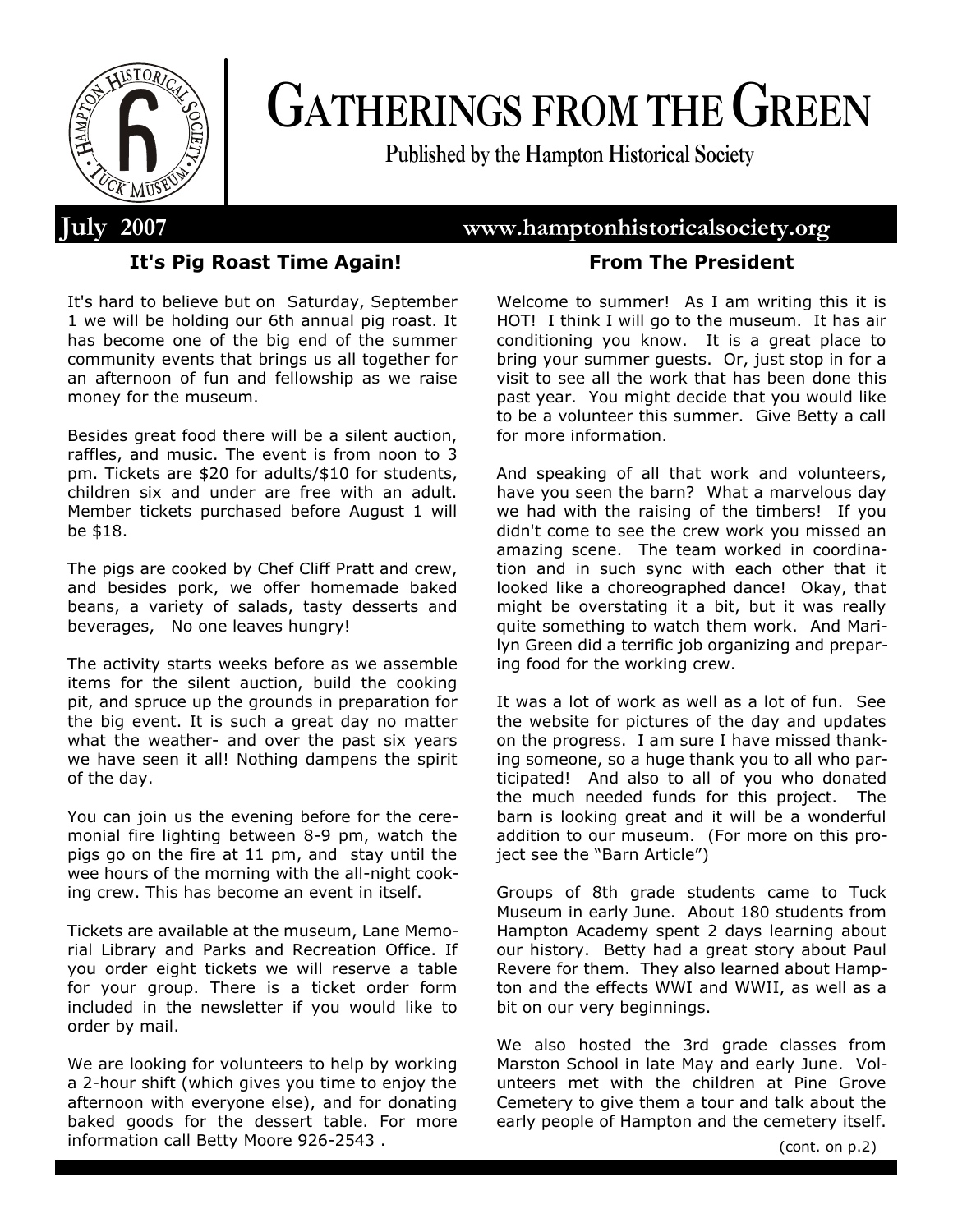The adults with the classes enjoyed hearing about it as much as the kids did, (maybe more!) The following week the classes came to Tuck Museum to visit all the buildings and learn about Stephen Bachiler and the "little band of pioneers" who came to settle here. If you would like to learn more about Hampton history, or you already know all about it, volunteering in our school programs is a great way to learn and share the knowledge. (Call me!) The schools appreciate our programs and assistance in their history programs. This year the PTA gave us a \$300 donation and the 8th grade class donated \$100 to the barn fund. It is a good feeling for all of us to know we are helping our students gain the knowledge and appreciation of Hampton then and now.

Check out the calendar of events for more information on what is happening this summer. The Pig Roast is coming up soon. Mark your calendar for September 1. Tickets are on sale now. The annual meeting will be on October 12th in the evening. We will again have a dinner at the St. James Masonic Lodge, with a speaker and highlights of this year's events. We also have elections to the Board of Trustees. Plan to attend this meeting for a good meal and all the news. (There will be more information in the next newsletter about this meeting.)

On a final note, we received a certificate of appreciation from The James House Association at their annual meeting this month for assisting in promoting their programs and events in our newsletter. Although we are not affiliated with one another, we do enjoy a cooperative relationship in the promotion of each other's organization. The James House is located off of Towle Farm Rd. For their hours of operation and more information about James House you can visit their website through a link from ours. Both organizations provide an appreciation for, and a look at the history of our town. We thank The James House Association for the recognition of HHS, and wish them well in their future endeavors.

I hope you all have a great summer, and we look forward to seeing you soon!

Sammi

# **A Peek in Our Closet**

Join costume expert, Ann Carnaby, September 16, at 2 pm as she presents OVER & UNDER WEAR, a program showcasing items from our clothing collection. Ann has volunteered with us for the past year working with our costume collection. She says she "likes being here because working with the clothing is like being sent on a journey...you learn the story of people and a time in history."

 Some of the highlighted items will be our red wool cloak (recently pictured in a Costume Society of America publication), a feed sack nightgown, and an exquisite 19th century paisley shawl measuring over  $100'' \times 100''$ , that is still as vibrant as the day it was made. Also included will be some of our "unmentionables" with an explanation of how they were worn.

Ann has also offered to examine any old clothing items from your family. She will try to date them, talk about fabric, construction techniques, and who might have worn them. The program will be held at the museum and refreshments will be served. Ann began her love of clothing at age nine when she started making doll clothesshe says all she wanted to do her whole life was to make pretty things. This program should be a real treat!

Since 1981 Ann has been the owner of Tracy Theater Originals, located on High St. in Hampton, where they offer costumes, show props, makeup, wigs and accessories to the theatrical community. Recently, they were commissioned to create reenactment clothing for the Abraham Lincoln Presidential Library and Museum in Springfield, IL. Using period patterns and available research, they "built"clothing, muck lucks and fur lined sleeping bags for the "Abandoned in the Arctic" documentary produced by Geoffrey E. Clark – which chronicles the arctic exploration of Adolphus W. Greeley 1881-1884 .

*An exhibit of the Greeley Expedition is at the Portsmouth Athenaeum through October 13, 2007. Two lectures are also scheduled ICE CHRONICLES & CLIMATE CHANGE 7/27 at the Portsmouth Public Library, and THE MAKING OF AN ARCTIC DOCUMENTARY at the Randall Gallery 8/4, reservations recommended for both 603-431-2538.*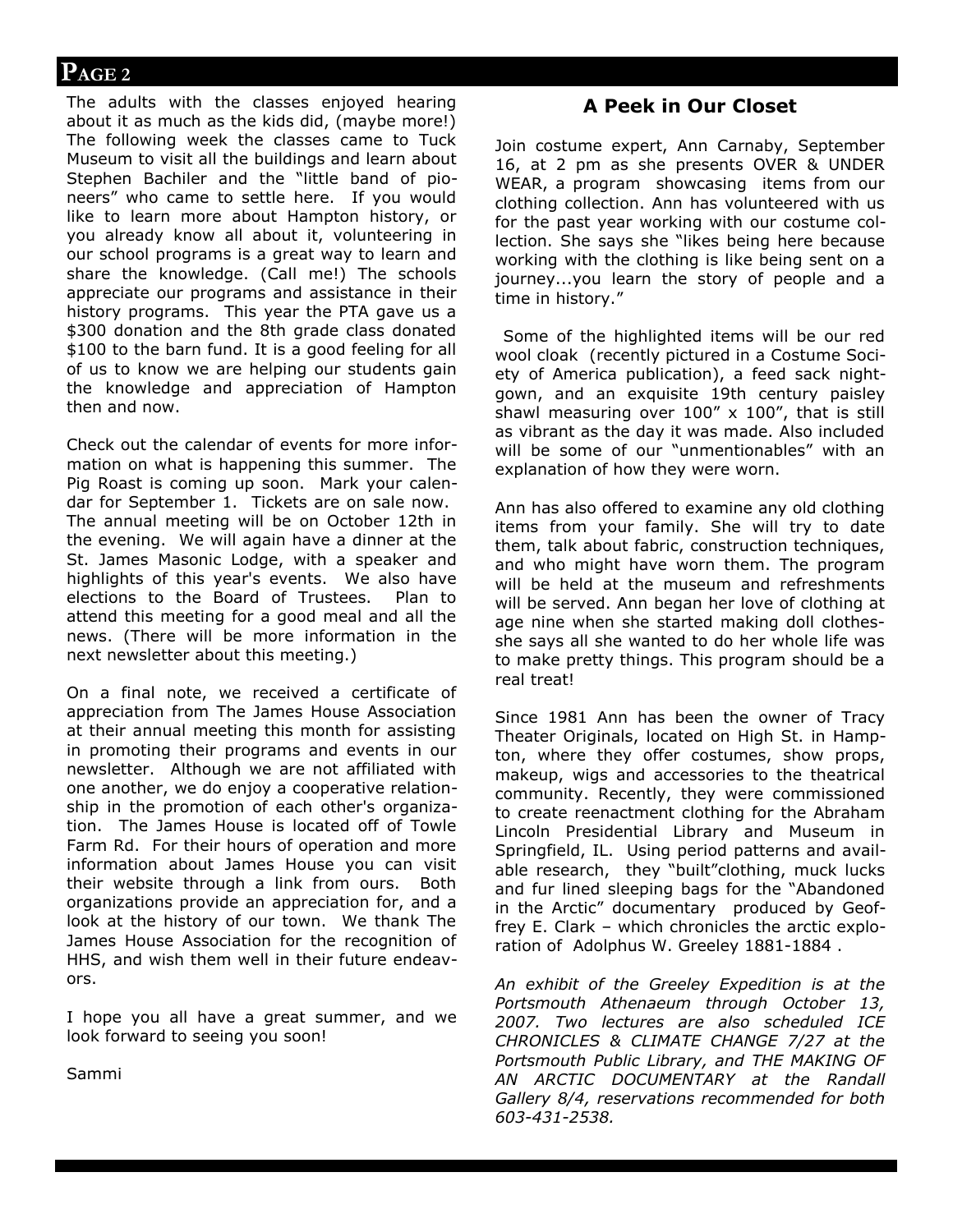# **Director's Report**

I would have to say that in my 20 years (WOW) of being associated with the HHS this is the most exciting time!

Right now the barn is taking center stage. Since the barn raising on June 2, the building has been roofed, and clapboarding will soon take place. Three years ago, Chet Riley volunteered to coordinate the barn dismantling and raising the frame on museum property – he did an outstanding job! Dave DeGagne is the 'main man' in the reconstruction of the barn and it is moving along at a steady pace. Percy Annis has been working right along. We have had a dedicated group of volunteers who have been working on this project.

Fundraising for the project was done by Al Casassa, Charlotte Preston, Bob Wallace and Ben Moore.

Our collections management system is undergoing an overhaul. Going back twenty years ago when I started, we wrote every item down in a lined notebook and sent out a thank you form that could be personalized-which in its time was a very up to date and professional procedure. With advances in computer technology we have become so much more sophisticated. But these changes only comes with time, talent and financial resources. Bill Keating standardized the data entry procedure developed ten years ago by Don Morton and Ansell Palmer. Bill's wife, Carol, has refined the category list we use in processing items and Ann Carnaby is working to fine tune our data collection form.

The kitchen/office area is unbelievable! Truthfully, I have not had much of a chance to sit down since it was completed six weeks ago, but we have created a space that adds value to the building and provides an area for us to do so much more in the way of offering programming on site. What a wonderful facility we are providing for those that will do this work after us. As can happen when time passes, I forgot to mention in the last newsletter, two other people who helped with the demolition during the kitchen project – Jim Metcalf and Jenna Lobdell. How could I miss the people that did the dirty work?

Pat Triggs Weeks has been working on new photo exhibits on Hampton schools for display in the schoolhouse. The tourist cabin should be in its final stages by the end of the summer.

When all of us do a little the results are great!

Betty Moore

#### **New Members Reception**

New members will be receiving an invitation to join us on Sunday, August 19 at 2 pm for a special event. The afternoon includes a behind the scenes tour of the Tuck Museum (from storerooms to basement), refreshments and a chance to meet some of the Directors and learn more about our organization.

It is a popular event. Those of you 'old-timers' who missed this in the past are welcome to join us, too! For more information and to RSVP call Betty 926-2543.

|                                                  | <b>Board of Trustees</b>                                                                                                                                                                                 |
|--------------------------------------------------|----------------------------------------------------------------------------------------------------------------------------------------------------------------------------------------------------------|
| President<br>Vice Pres<br>Secretary<br>Treasurer | Sammi Moe<br>Catherine Fletcher<br>Catherine Redden<br><b>Bob Dennett</b>                                                                                                                                |
| Trustees                                         | Elizabeth Aykroyd<br>Percy Annis<br><b>Bud DesRochers</b><br>Rick Griffin<br>Marilyn Green<br><b>Rich Hureau</b><br>Dyana Martin<br><b>Tom McGuirk</b><br>Linda Metcalf<br><b>Ben Moore</b><br>Liz Premo |

#### **MISSION**

The mission of this organization shall be to promote and honor the history and heritage of the town of Hampton, New Hampshire and its founders and inhabitants; and to preserve such history for future generations.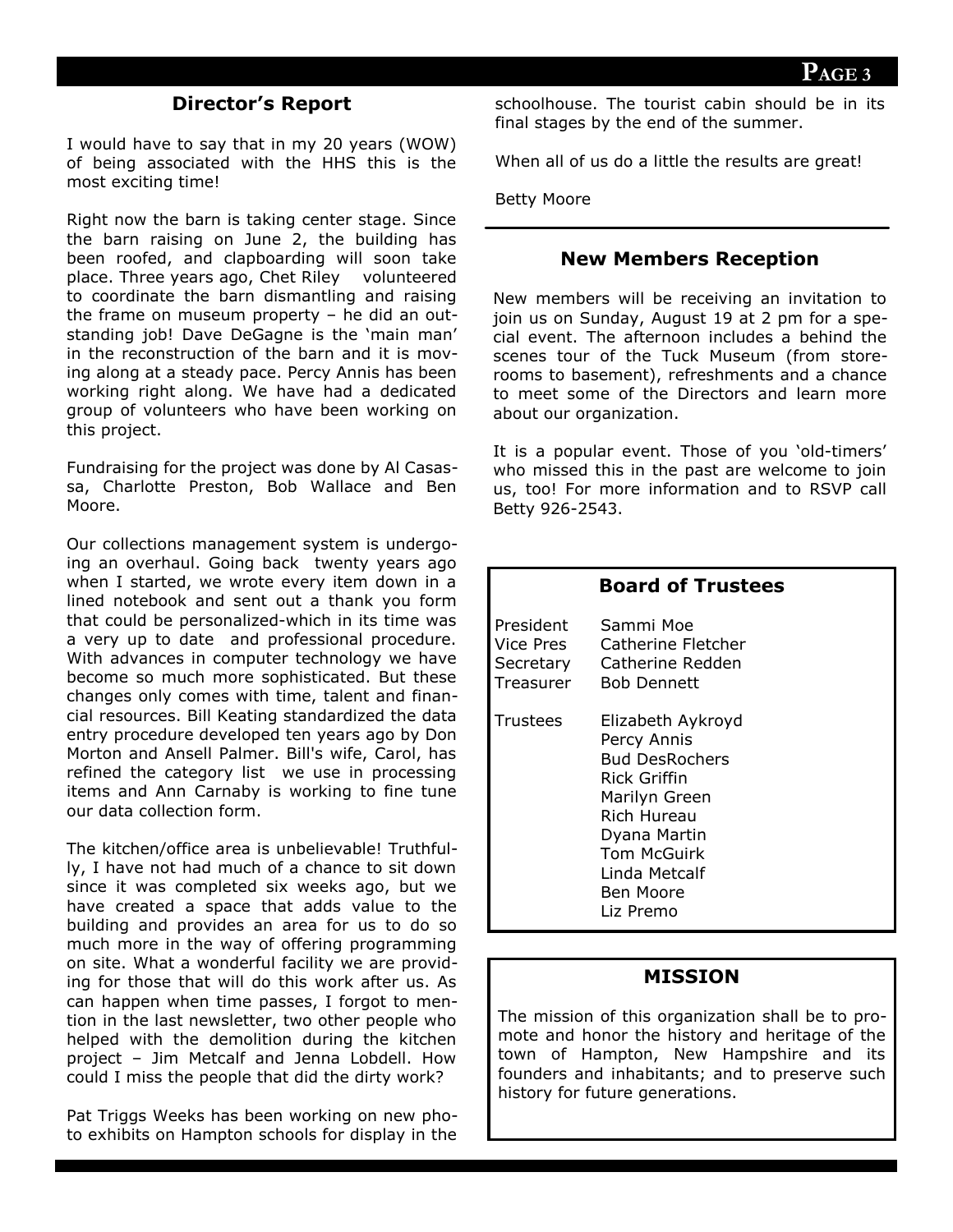#### **Barn Update**

On June 2, we had a wonderful day for a barn raising! Bright and early Aaron Sturgis and his crew of timber framers joined our group of volunteers and the barn raising proceeded. It took great planing between Arron and Chet Riley to have the work go so smoothly. John Hall from Delta Crane volunteered his time along with his father, Jack. Watching John lay in the pieces with the crane and move them inches at a time took such skill. The framers were amazing to watch as they worked in unison along with the HHS barn raising crew for the day: Chet Riley, Dave DeGagne, Percy Annis, Ken Lobdell, Bud Desrochers, Billy Shea, Shane Baker and Ben Moore.

Auxiliary help was provided by so many. Marilyn Green went into action organizing volunteers- who furnished a wonderful spread that served not only lunch but dinner to the hungry crew. Thanks to everyone who make food for the day! Doug Aykroyd and Scouts from Troop 177 provided event safety. Rich Hureau and Dianne Riley photographed while Sara Moe and Ken Hanson videotaped the event. Rich has posted pictures of the day on our website www.hamptonhistoricalsociety.org

Since that time, Paul and Luke Powell have sheathed the roof in preparation for shingling. The ship lap siding had been installed. Chuck Weinhold and Dann Shaw also helped with that project. The next step will be the clapboards, windows and doors installation. We are pleased with the progress which would not be possible without the help of so many by their time and financial donations.

We are finalizing the barn donor plaque. The list of names as they will appear on the plaque is shown on the right. Please check the spelling of your name and the way it is formatted. If you have any questions or concerns call Ben Moore 926-2543 as soon as possible.

# **Final Draft of Barn Donor Plaque**

A final draft of the plaque is presented below. Please review it and contact Ben Moore, 926-2543 if you see any errors or omissions. The plaque will be ordered in July so please do not delay if you see a correction that is necessary.

#### **Benefactor, \$1000 and over**

Douglas and Elizabeth Aykroyd Stanwood & Jewell Brown George & Jane Burgon H. Alfred & Clarice M. Casassa Fisher Scientific Catherine H. Fletcher Daniel J. Furden John J. Kennedy Mr. & Mrs. Ronald Marshall Russell A., Dean B. & Geoffrey R. Merrill

#### **Sponsor, \$500 to \$999**

The Julia Bachelder Family Robert Dennett Mr. & Mrs. Thomas D. Dwyer James L. Fones Mr. & Mrs. Brad Jacobson Betty Jubb Edward & Dorothy Luck

#### **Supporter, \$250 to \$499**

Barbara R. Blinn Ronald Bourgeault Alfred H. Carlson Mr. Hugh J. Cassidy Mr. & Mrs. Edward Caylor Mr. & Mrs. Wiliam K. Dustin Stanley A. Hamel Holmes & Ells PLLC Kimball Auto Body Don & Betty Anne Lavallee National Association of Leavitt Families, Inc.

#### **Donor, \$100 to \$249**

Ray & Irrene Alie Pat Bancewicz Mr. Perry L. Bent Mr. Robert W. Blake Tom & Ginny Bridge Mr. Robert Bridle Carey & Giampa Realtors Mr. Owen Carter H. Alfred Casassa Citizens Bank Clair Acura North Suzanne Cloutier Mrs. Nancy Coes

Ben Moore Betty Moore Senator Bob & Charlotte Preston Remick & Gendron Funeral Home Chet & Diane Riley Rotary Club of Hampton Mr. & Mrs. Jackson G. Simpson Lucinda T. Spaney Arnet & Anne Taylor Tobey & Merrill Insurance Mr. & Mrs. Robert D. Wallace

Mr. & Mrs. Edward T. McDermott Glenn and Patricia McKenzie Mr. & Mrs. Byron Moe Mr. & Mrs. Ansell W. Palmer Seabrook Station- FPL SIAA William & Vivian Treat Gerry S. Weidema

Mackensen & Company Inc. Mr. & Mrs. Kenneth McVicar Mr. & Mrs. Richard P. Millette Ocean Wok Restaurant Mr. Donald R. Palmer Catherine M. Redden Fred J. Schaake Helen Smith Mrs. Katherine Tinios Barbara Toppan Micheal P. Toppan

Mr. & Mrs. David Colt Mr. & Mrs. David DeGagne Richard S. Dennison Jean DeZarn Dion Construction, Inc. Susan Downs Glyn P. Eastman June B. Eaton Janet Edwards Ingrid Faust Mr. & Mrs. Robert B. Field, Jr. Roy & Carolyn Fluke

(cont. on p.5)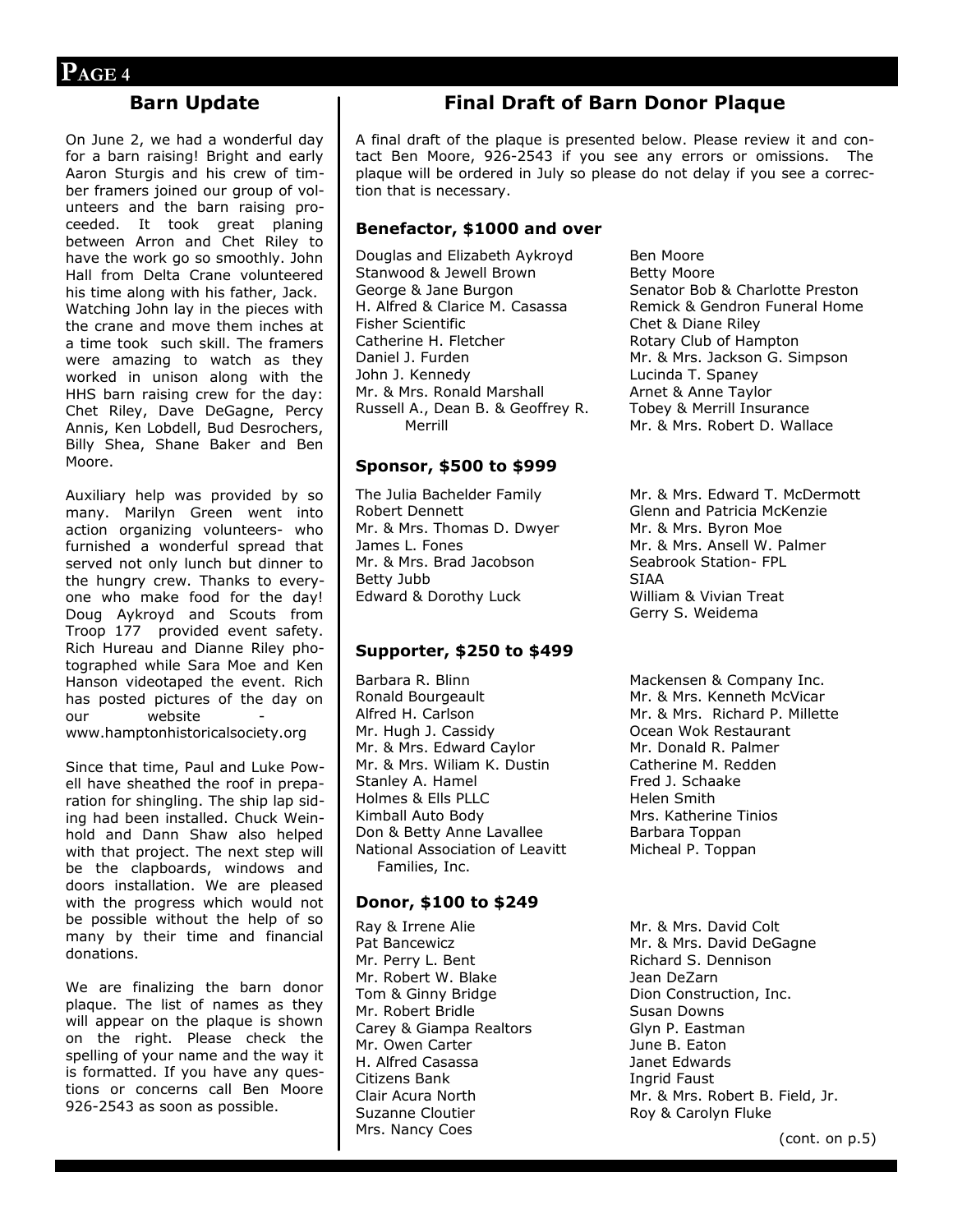(Donor cont.)

Galley Hatch Restaurant Mr. Jim Griswold 8th Grade HAJH- 2007 Hampton Eyecare Associates Hampton Monday Club 1907-2007 Hampton Police Association, Inc. Wilbar M. Hoxie Bruce Inglis M. Jester & B. Marzinzik Mr. & Mrs. Bill Keating Mr. Jack Kennedy Lamie's Inn & The Old Salt Restaurant Landwright, LLC Glenn Lane Diane Lupo Mrs. Marcia H. Macintosh Mr. & Mrs. Bud Manley Debbie & Larry Marsolais Brooks Marston Ms. Joey Marston John K. Martin John and Marion Mason Mr. Russell A. Merrill Jason Moore

Gregory F. Moore John & Pat Morgenstern Mr. & Mrs. Donald J. Morton Beverly P. Mutrie Chuck & Pat Navin B J "Doc" Noel Ocean National Bank Mr. & Mrs. Jeffrey B. Palmer Mr. Allen G. Palmer Penny & James Parsons



Bruce & Ann Pierson Mr. & Mrs. Cliff Pratt Liz Premo Charlie Preston Preston Real Estate Peter E. Randall Sara K. Rhoades Geraldine Ross Russell Associates Grant & Beth Seaverns Bill Shea Mr. Richard A. Stebbins Gerald D. Sterritt Howard & Nancy Stiles Katherine Driscoll Street Dick & Kathy Traut Donald & Patricia Trefethen John & Jennifer Troiano Troop 177 BSA US GAS Len & Carol Walker Rodney & Susan Watterson Edith Webber Robert 'Bobby' Webber Weidema & Lavin CPAs William C. & Nenita B. Winkley Eleanor P. Young

**Hampton Historical Society PO Box 1601 Hampton, NH 03843-1601 603-929-0781**

#### **Pig Roast Ticket Order Form**

September 1, 2007

I would like to order tickets for the Hampton Historical Society Pig Roast

| Adult tickets at \$20 each                             |  |
|--------------------------------------------------------|--|
| Advance Sale Member tickets at \$18 each               |  |
| (Must be ordered by August 1)                          |  |
| Student tickets (ages 9-16) at \$10 each               |  |
| Table for eight at \$150 per table                     |  |
| Children 8 and under free when accompanied by an adult |  |
| Total                                                  |  |

#### **Checks made out to Hampton Historical Society Mailing address P.O. Box 1601 Hampton, NH 03843**

**Ticket options** (select one)

Mail tickets directly to:

Name:  $\blacksquare$ Address: \_\_\_\_\_\_\_\_\_\_\_\_\_\_\_\_\_\_\_\_\_

or

Hold my tickets at the serving line. But notify me for confirmation Phone  $#$  or email address